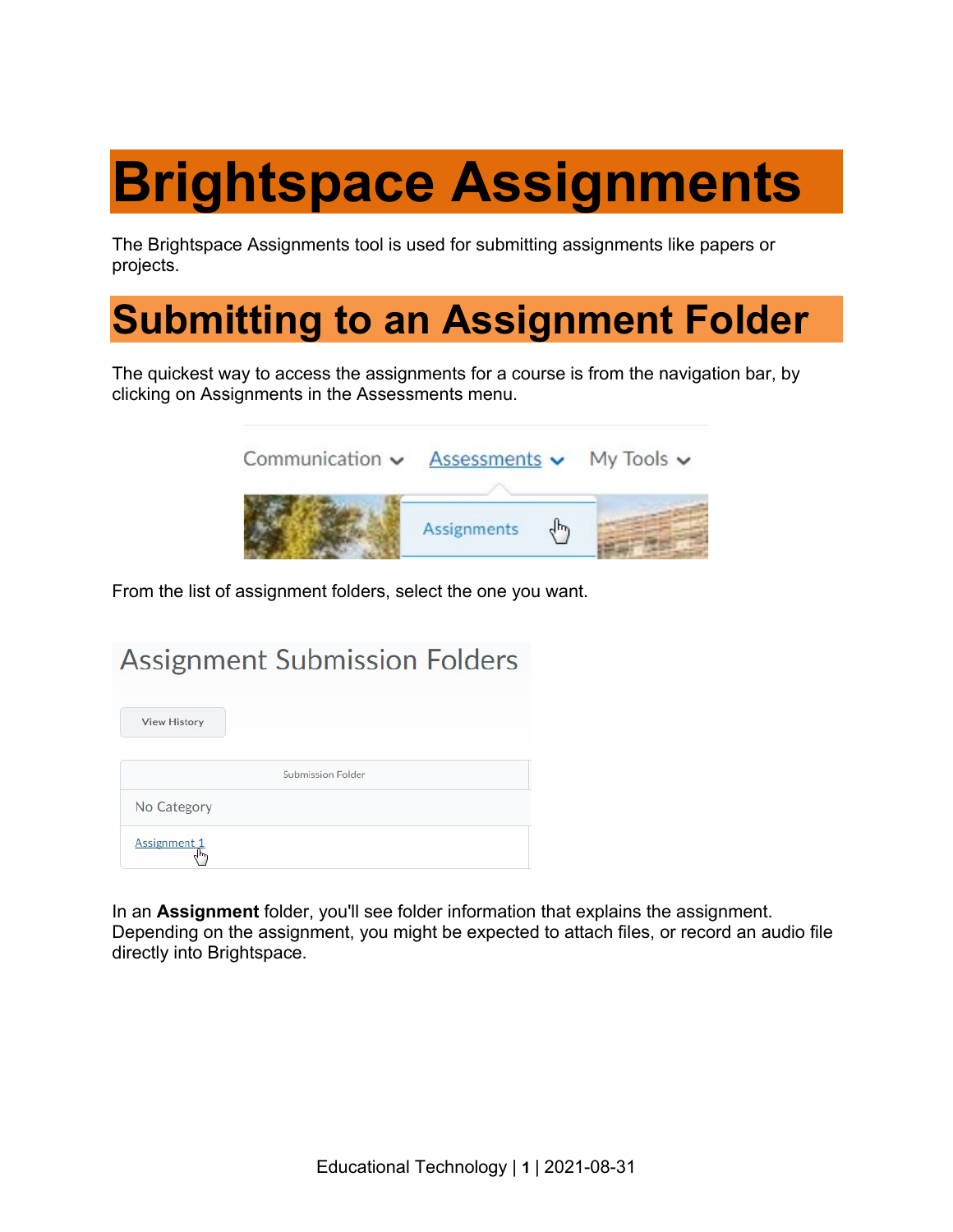#### Submit Assignment

Files to submit\* (0) file(s) to submit

After uploading, you must click Submit to complete the submission.

| Add a File       | <b>Record Audio</b> |                                                                                                                                                                                                                                                                                                                                                                                                                                                                  |                                              |                                     |
|------------------|---------------------|------------------------------------------------------------------------------------------------------------------------------------------------------------------------------------------------------------------------------------------------------------------------------------------------------------------------------------------------------------------------------------------------------------------------------------------------------------------|----------------------------------------------|-------------------------------------|
| Comments         |                     |                                                                                                                                                                                                                                                                                                                                                                                                                                                                  |                                              |                                     |
| Paragraph $\sim$ | в                   | $I\quad \underline{\mathsf{U}}\,\times\,\, \mathsf{A}\,\,\Big \,\, \Xi\,\times\,\, \Xi\,\times\,\, \Big \,\, \mathsf{S}\hspace{-0.04cm}\hspace{-0.04cm}\mathrm{I}\quad \mathsf{B}\hspace{-0.04cm}\hspace{-0.04cm}\hspace{-0.04cm}\mathrm{I}\quad \mathsf{B}\hspace{-0.04cm}\hspace{-0.04cm}\hspace{-0.04cm}\mathrm{I}\quad \mathsf{B}\,\, \times\,\, \mathsf{I}\hspace{-0.04cm}\mathrm{I}\quad \mathsf{B}\,\times\,\, \mathsf{I}\hspace{-0.04cm}\mathrm{I}\quad$ | Lato (Recom v<br>$+$ $\sim$<br>$19px$ $\sim$ | ŞŠ<br>$\bullet$ $\bullet$ $\bullet$ |
|                  |                     |                                                                                                                                                                                                                                                                                                                                                                                                                                                                  |                                              |                                     |
|                  |                     |                                                                                                                                                                                                                                                                                                                                                                                                                                                                  |                                              |                                     |
|                  |                     |                                                                                                                                                                                                                                                                                                                                                                                                                                                                  |                                              | h.                                  |
|                  |                     |                                                                                                                                                                                                                                                                                                                                                                                                                                                                  |                                              |                                     |
| <b>Submit</b>    | Cancel              |                                                                                                                                                                                                                                                                                                                                                                                                                                                                  |                                              |                                     |

In the **Brightspace Editor** (labelled Comments here), there is a toolbar with a number of options. If you can't see everything, click the ellipsis (three dots) to show the missing options on the next line.

| Comments |  |  |  |  |  |  |  |  |  |    |
|----------|--|--|--|--|--|--|--|--|--|----|
|          |  |  |  |  |  |  |  |  |  | 중경 |
|          |  |  |  |  |  |  |  |  |  |    |
|          |  |  |  |  |  |  |  |  |  |    |
|          |  |  |  |  |  |  |  |  |  |    |
|          |  |  |  |  |  |  |  |  |  |    |

You can insert pictures or media, create links to external websites, format text with bold, italics or underline, use text justification or lists, change font face, size or colour, or insert equations or tables.

If you want to enter HTML directly, click this button to bring up the **HTML source editor**. Comments

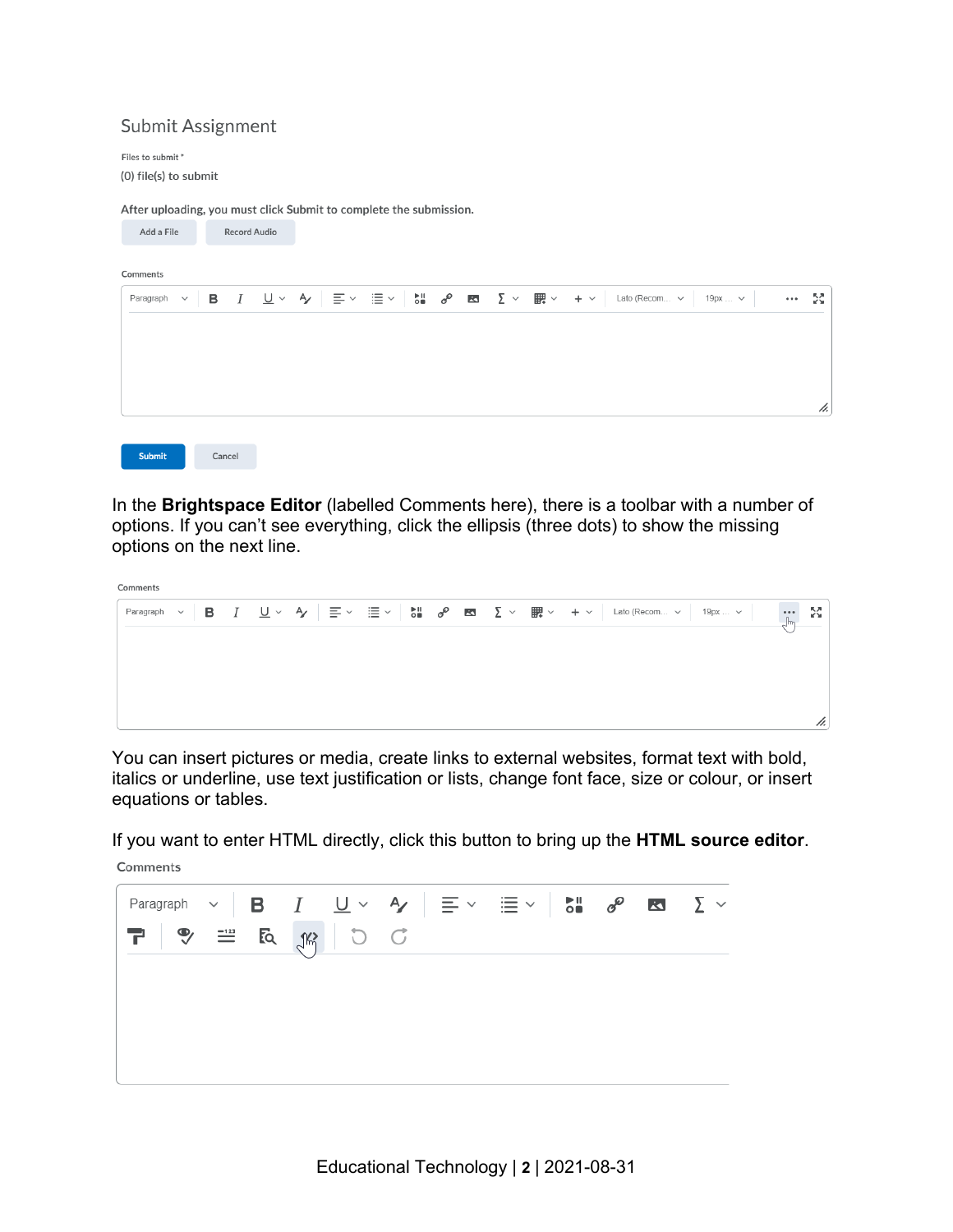You can also **Preview (right)** your text as it will appear when posted, or toggle the entry box to full-screen mode.

Comments



Attaching a file is simple. You just click **Add a File**, and the Add a file window will appear. You can add files from your hard drive, or from your file locker or Group locker, if this is a group assignment.

|   | My Computer  | $\mathcal{E}$            |
|---|--------------|--------------------------|
| 日 | My Locker    | $\mathcal{E}$            |
| 明 | Group Locker | $\overline{\phantom{0}}$ |
|   |              |                          |
|   |              |                          |
|   |              |                          |
|   |              |                          |
|   |              |                          |
|   |              |                          |

To attach files from your computer, click My Computer, navigate to the file on your hard drive that you want to attach, and click Open. When you're done adding files, click Add to attach it to the Assignment. Once you've completed the assignment, just click **Submit**.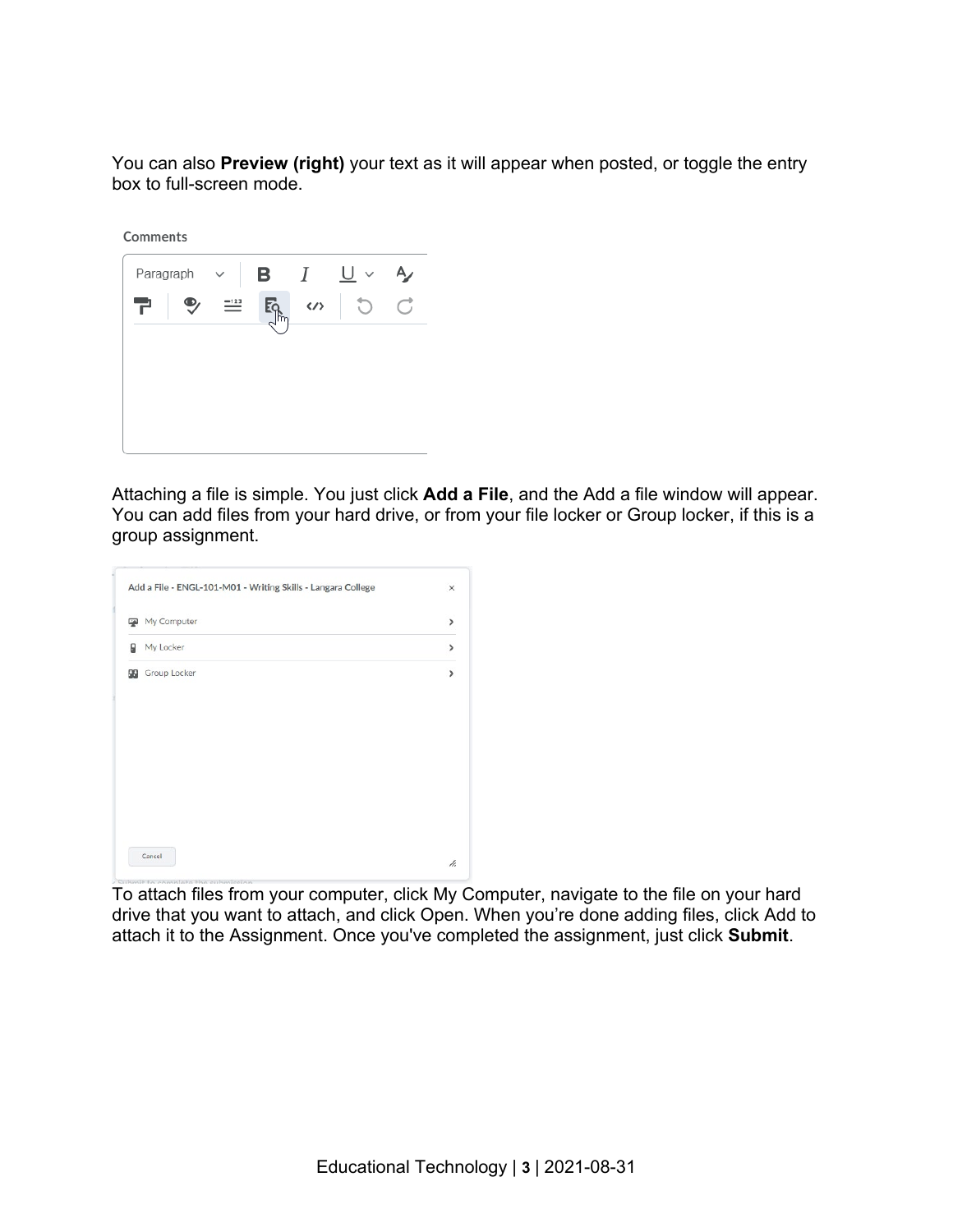### **Seeing Assignment Feedback**

You can see submitted assignments by clicking on the link in the **Submissions** column.

| Assignment Submission Folders<br><b>View History</b> |               |                               |                               | <b>O</b> Help                    |
|------------------------------------------------------|---------------|-------------------------------|-------------------------------|----------------------------------|
|                                                      |               |                               | 20<br>$\overline{\mathbf{v}}$ | per page                         |
| <b>Submission Folder</b>                             | <b>Score</b>  | Submissions Feedback Due Date |                               |                                  |
| No Category                                          |               |                               |                               |                                  |
| Assignment 1                                         | $8/10 - 80%$  | ŤЬ                            | Ş<br>View                     |                                  |
| Assignment 2                                         | $9/10 - 90 %$ |                               |                               | Submission history for Assignmen |
| Closed Mar 25, 2014 1:14 PM                          |               |                               | View                          | 2014 1:00<br><b>PM</b>           |
| test                                                 | $-1-$         | $\circ$                       | ٠                             |                                  |
|                                                      |               |                               | 20<br>$\overline{\mathbf{v}}$ | per page                         |

#### **Assignment Submission Folders**

| View History      |                  |             |          |                                                                           |
|-------------------|------------------|-------------|----------|---------------------------------------------------------------------------|
| Submission Folder | Score            | Submissions | Feedback | Due Date                                                                  |
| No Category       |                  |             |          |                                                                           |
| Assignment 1      | $8/10 - 80$<br>% |             | View     |                                                                           |
| Assignment 2      | $9/10 - 90$      |             |          | Submission history for Assignment 1.3 submissions<br>Mar 25, 2014 1:00 PM |

 $\odot$  Help

In Assignments, you can see your grade next to the assignment. If there's feedback, there will be a link in the **Feedback** column. By clicking on this you can see your grade as well as any comments your instructor may have made on your submission. Your instructor might also attach files to feedback, also available from Feedback.

#### **Listening to Audio Recordings in Assignment Feedback**

To play back these recordings, you must download or open the attached HTML file.

From **Assessments > Assignments**, click the Feedback link in the Assignment.

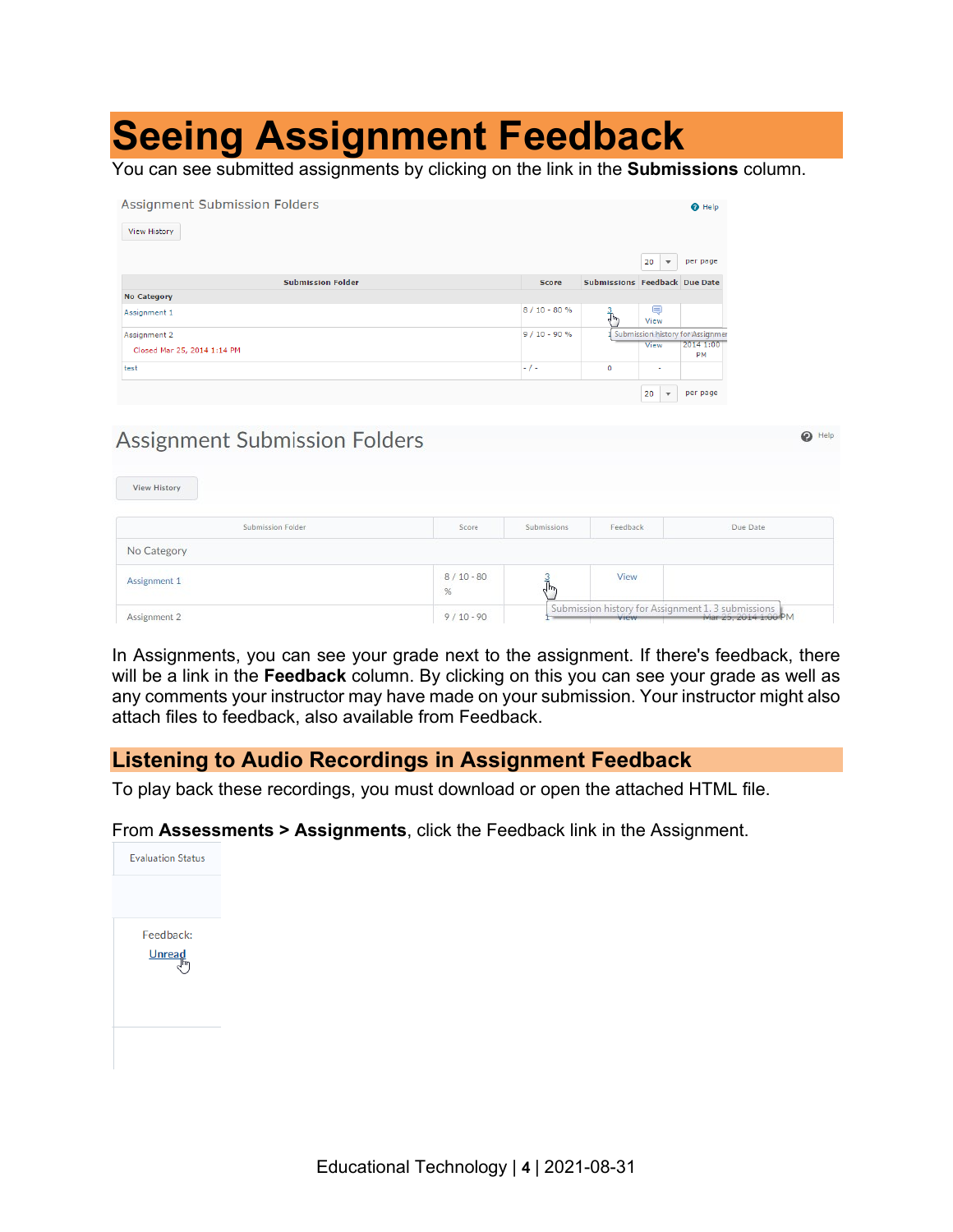Click on the HTML file attached to the feedback.

Assignments > View Feedback

## Feedback for Assignment 1

Score



**Feedback Date** 

Oct 15, 2020 15:17

**Attached Files** 

assignment feedback.html (415 Bytes) Open assignment feedback.html

**Download All Files** 

Depending on your browser, you may be offered one or two options: to download the file and then open it, or to simply open it in a new browser tab or window. Either will do. If downloading the file, most browsers will show the completed download in the bottom left or top right corner of the window. Click on it to open.

Click "click to view" to see the player.

 $\frac{\text{Click to view}}{\text{dm}}$ 

Click the play button to listen to the recording.